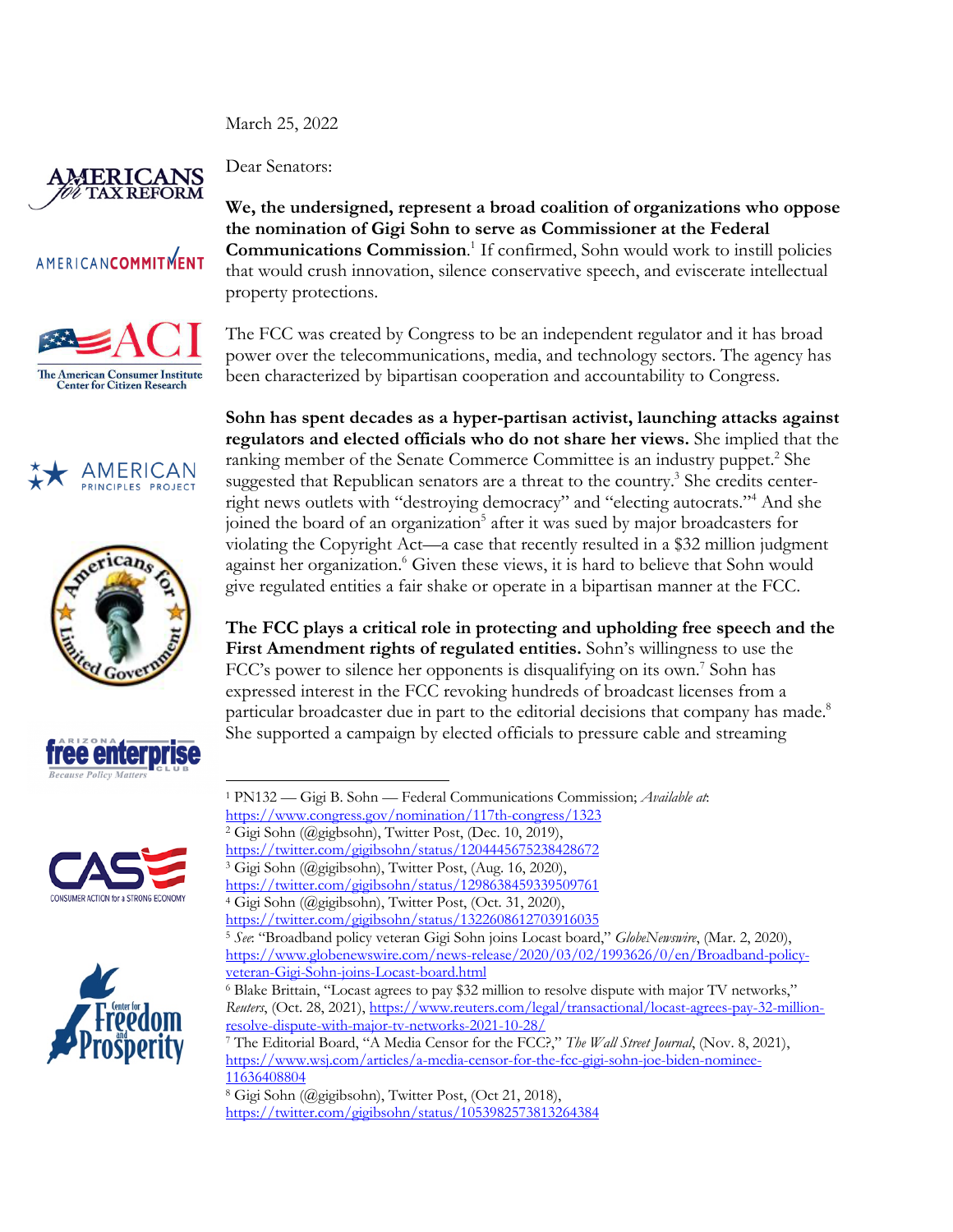

services to drop conservative news outlets.<sup>9</sup> And she closely aligns<sup>10</sup> with an organization who petitioned the FCC to investigate broadcasters whose COVID-19 coverage they disagreed with.<sup>11</sup>

**Her views on Title II are emblematic of her longstanding tendency to promote policies that over-regulate the industries in the FCC's jurisdiction.** Sohn was one the chief architects of the short-lived Title II commoncarriage rules that she claimed were necessary to enforce net neutrality. The rules drove down broadband investment, $12$  increased prices, $13$  and decreased the adoption of home Internet service.14 Sohn has made it clear that she not only wants to reinstate these rules, but wants to take them further, including a ban on "zerorating," the free wireless data services that are particularly popular among lowincome users.15 She has also signaled a desire for the FCC to set the price of broadband service, a practice that would be more apt for the Soviet Union than the United States.



When the rules were being repealed by the prior administration's FCC, Sohn encouraged the far-left activist campaigns that fueled hyperbolic and doomsday predictions about the destruction of the Internet.16 FCC commissioners received death threats<sup>17</sup> and a bomb threat was called into the FCC moments before the vote









<sup>10</sup> See: "Free Press Celebrates Reported Nominations of Jessica Rosenworcel and Gigi Sohn to the FCC, and Alan Davidson to NTIA, *Free Press*, (Oct. 26, 2021) https://www.freepress.net/news/pressreleases/free-press-celebrates-reported-nominations-jessica-rosenworcel-and-gigi-sohn

<sup>11</sup> *See:* "Free Press Calls on the FCC to Investigate the Widespread Broadcast of Disinformation About the COVID-19 Emergency," *Free Press* (Mar. 26m 2020),

https://www.freepress.net/news/press-releases/free-press-calls-fcc-investigate-widespreadbroadcast-disinformation-about

<sup>13</sup> Scott Wallsten, "SURPIRSE! THE FCC HAS BEEN COLLECTING BROADBAND PRICE DATA FOR YEARS," *Technology Policy Institute*, (Apr. 12, 2021),

https://techpolicyinstitute.org/publications/broadband/surprise-the-fcc-has-been-collectingbroadband-price-data-for-years/

<sup>15</sup> Marguerite Reardon, "Net neutrality fight is about to come roaring back," *CNET*, (Dec. 3, 2020), https://www.cnet.com/tech/mobile/net-neutrality-fight-is-about-to-come-roaring-back/

https://thehill.com/homenews/media/364959-cnn-headline-declares-end-of-the-internet-as-weknow-it-after-net-neutrality

<sup>9</sup> John Hendel, "Democrats attack fake news, and Republicans cry foul," *Politico,* (Feb. 24, 2021), https://www.politico.com/news/2021/02/24/democrats-republicans-fake-news-471486

<sup>12</sup> Mike Saperstein, "Broadband Investment Remains High in 2019," *USTelecom,* (n.d), https://ustelecom.org/research/broadband-investment-remains-high-in-2019/

<sup>14</sup> *See*: "Internet/Broadband Fact Sheet," *Pew Research Center*, (Apr. 7, 2021), https://www.pewresearch.org/internet/fact-sheet/internet-broadband/

<sup>&</sup>lt;sup>16</sup> Here are some notable examples including a tweet from Senate Democrats which proclaimed the internet would work one word at a time. *See:* Senate Democrats (@SenateDems), Twitter Post, (Feb. 27, 2018), https://twitter.com/senatedems/status/968525820410122240?lang=en; Evan Greer, "Ending net neutrality will destroy everything that makes the internet great," *NBC News*, (Nov. 22, 2017) https://www.nbcnews.com/think/opinion/ending-net-neutrality-will-destroy-everythingmakes-internet-great-ncna823301; "Joe Concha, "CNN headline declares "end of the Internet as we know it" after net neutrality vote," *TheHill*, (Dec. 14, 2017),

<sup>17</sup> Cecilia Kang, "Man Charged With Threatening to Kill Ajit Pai's Family, *The New York Times*, (Jun. 29, 2018), https://www.nytimes.com/2018/06/29/technology/ajit-pai-death-threat.html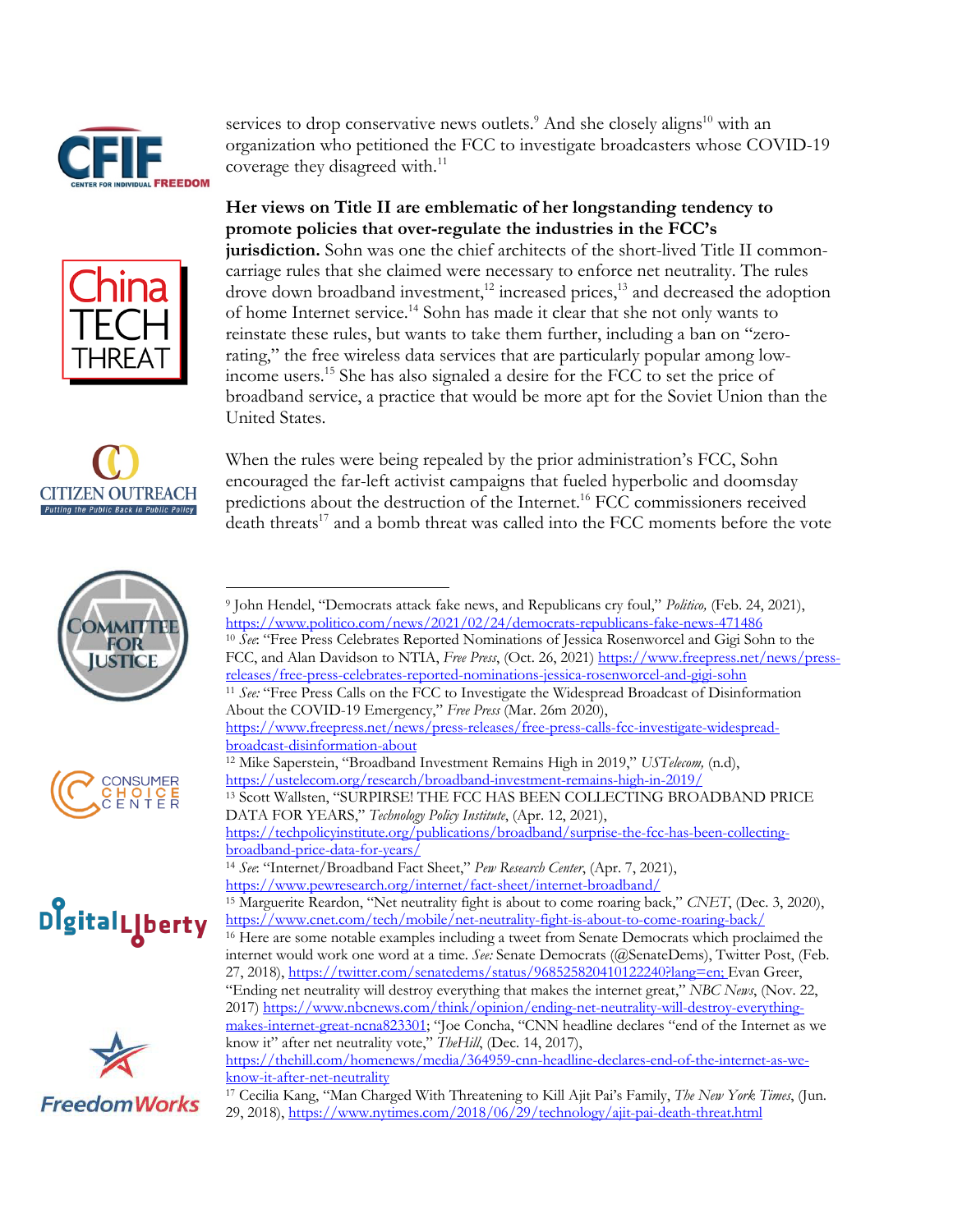











Sincerely,

Grover G. Norquist President Americans for Tax Reform

Phil Kerpen President American Commitment Krisztina Pusok, Ph. D. Director American Consumer Institute Center for Citizen Research

Jon Schweppe Director of Policy and Government Affairs American Principles Project



<sup>18</sup> *See*: "California Man Indicted on Charges Stemming from Hoax Bomb Threats to FCC and FBI Headquarters," *Office of the United States Attorneys*, (May 24, 2018), https://www.justice.gov/usaodc/pr/california-man-indicted-charges-stemming-hoax-bomb-threats-fcc-and-fbi-headquarters <sup>19</sup> Gigi Sohn (@gigbsohn), Twitter Post, (Jan. 27, 2016),

2016), https://www.dailydot.com/debug/unlock-the-box-fcc-gigi-sohn/

**Throughout her career, Sohn has favored policies that undermine intellectual property rights protections.** She spearheaded an FCC proceeding that would have enabled tech platforms to effectively steal and monetize television content without paying for usage rights.<sup>19</sup> Sohn also served on the board of Locast, a "non-profit" that was determined to be illegally retransmitting broadcasters' content without their consent in violation of the Copyright Act. The case resulted in a permanent injunction that required Locast to pay \$32 million in statutory damages.<sup>20</sup> Sohn cannot be an impartial regulator of the broadcast industry after joining the Board of an organization that openly violated that industry's copyrights.

to repeal the rules.<sup>18</sup> Sohn works with and supports the organizations who engaged in

the tactics and rhetoric that led to these ugly displays.

**As the decisive vote on controversial matters at the agency, Sohn would have the power and incentive to push the FCC towards government control of communications.** Further, the Biden Administration has shown a willingness to mislead Senators when it comes to agency leadership, as demonstrated by the baitand-switch the White House pulled with the Federal Trade Commission, when Chair Khan was elevated after being confirmed under false pretenses. The potential for Sohn to become chair of the FCC makes her nomination all the more concerning.

**Sohn's confirmation would jeopardize investment and innovation, threaten free speech, and bring partisanship to the FCC. For these and other reasons, we urge Senators to reject Sohn's confirmation.**

https://twitter.com/GigiBSohnFCC/status/692404736813879297; Gigi Sohn, "The end of Big Cable's Control over your TV set-top box is nigh," *Daily Dot*, (Jun. 22,

<sup>20</sup> David McAfee, "Locast Streaming Hit With Permanent Injunction in Copyright Case," *Bloomberg*  Law, (Sept. 15, 2021), https://news.bloomberglaw.com/tech-and-telecom-law/locast-streaming-hitwith-permanent-injunction-in-copyright-case